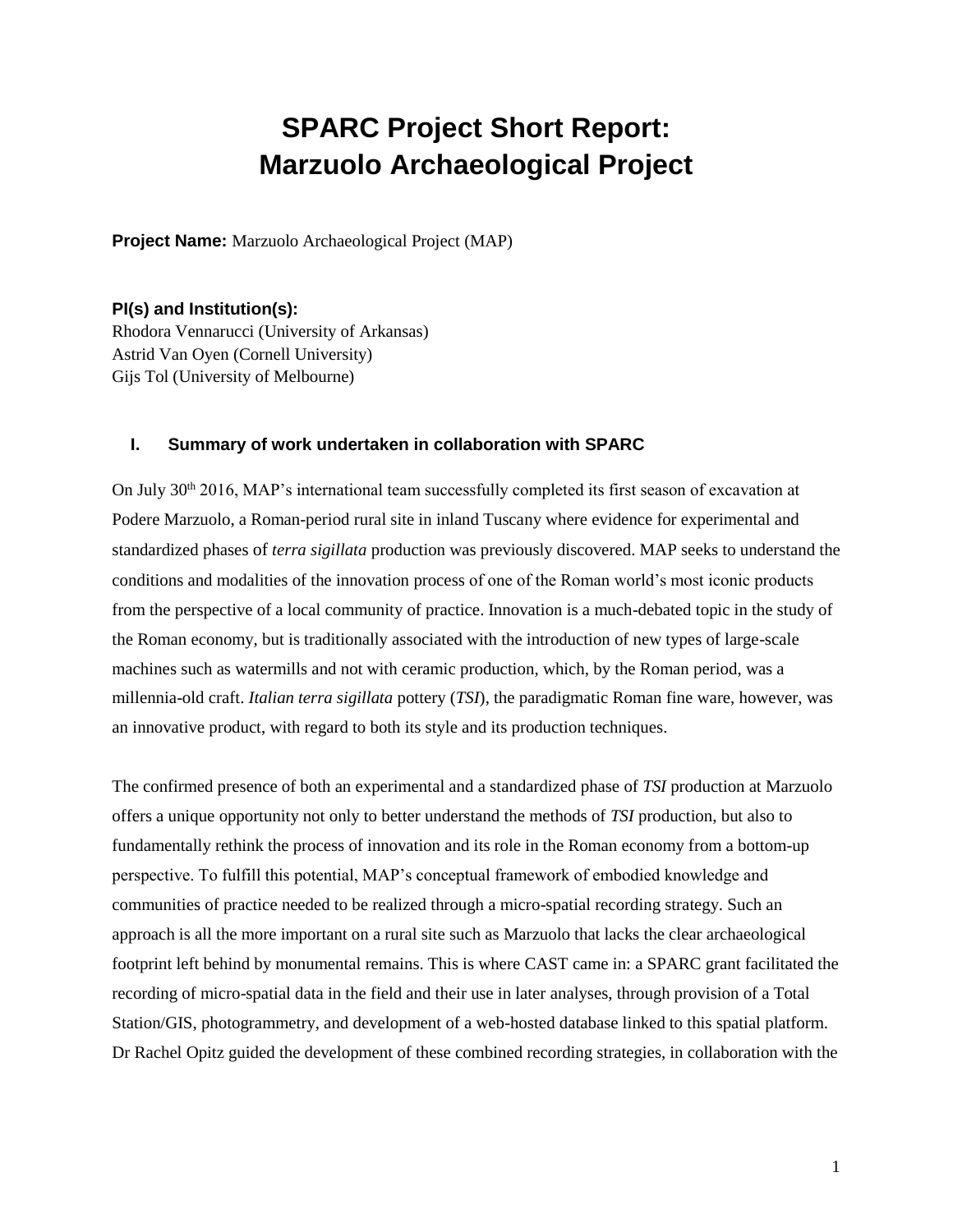project directors, and was aided in its implementation by two graduate students in archaeology at the University of Arkansas, Chris Fletcher and Forrest Follett.

MAP's pilot season aimed to clarify the chronological phasing and spatial layout of the site by opening two ca. 10 x 10 m areas for open-area excavation. Topsoil was removed mechanically, and after manual removal of the mixed interface layers, the spatial location of every single 'small find' (objects in metal, worked bone, etc.) was recorded. The spatial distribution of nails, for instance, could be crucial to interpreting phases of occupation and collapse and the organization of space (e.g. shelving) in an architecture constructed with stone plinths and pisé elevations.

A series of photogrammetry photos were made of every single Stratigraphic Unit, both before and after removal, with a view to volumetric and 3D reconstructions. The photogrammetric models were processed in Agisoft Photoscan, and were georeferenced based on the inclusion of RAD targets, whose positions were measured in the field.

The extent of each SU was surveyed and mapped in GIS, while drawing of features and profiles was done directly in the GIS from the photogrammetric models, by two lab-based students, based on Total Station measurements of the outline of each Stratigraphic Unit (again top and bottom).

### **II. Summary of Results**

Excavation in the westernmost Area 16000 revealed a structure consisting of two rectangular rooms (ca. 10 x 5 m) with wide-open doorways fronting south. The alignment, layout, building technique, and phasing of the structure joins it to a strip-row building previously excavated ca. 80 m to the east, where evidence for experimental *terra sigillata* production was discovered. The linking of these structures demonstrates that the site was deliberately planned, and not the result of organic growth.

Moreover, the occupation levels in area 16000 have yielded the first evidence of domestic activities at Marzuolo, including cooking wares and bone and bronze dress and toilet instruments. These finds are of utmost importance for understanding how a community of practice formed around a shared place, product, and sense of craftsmanship. Further study of the spatial distribution of small finds, based on the micro-spatial recording strategy, is planned.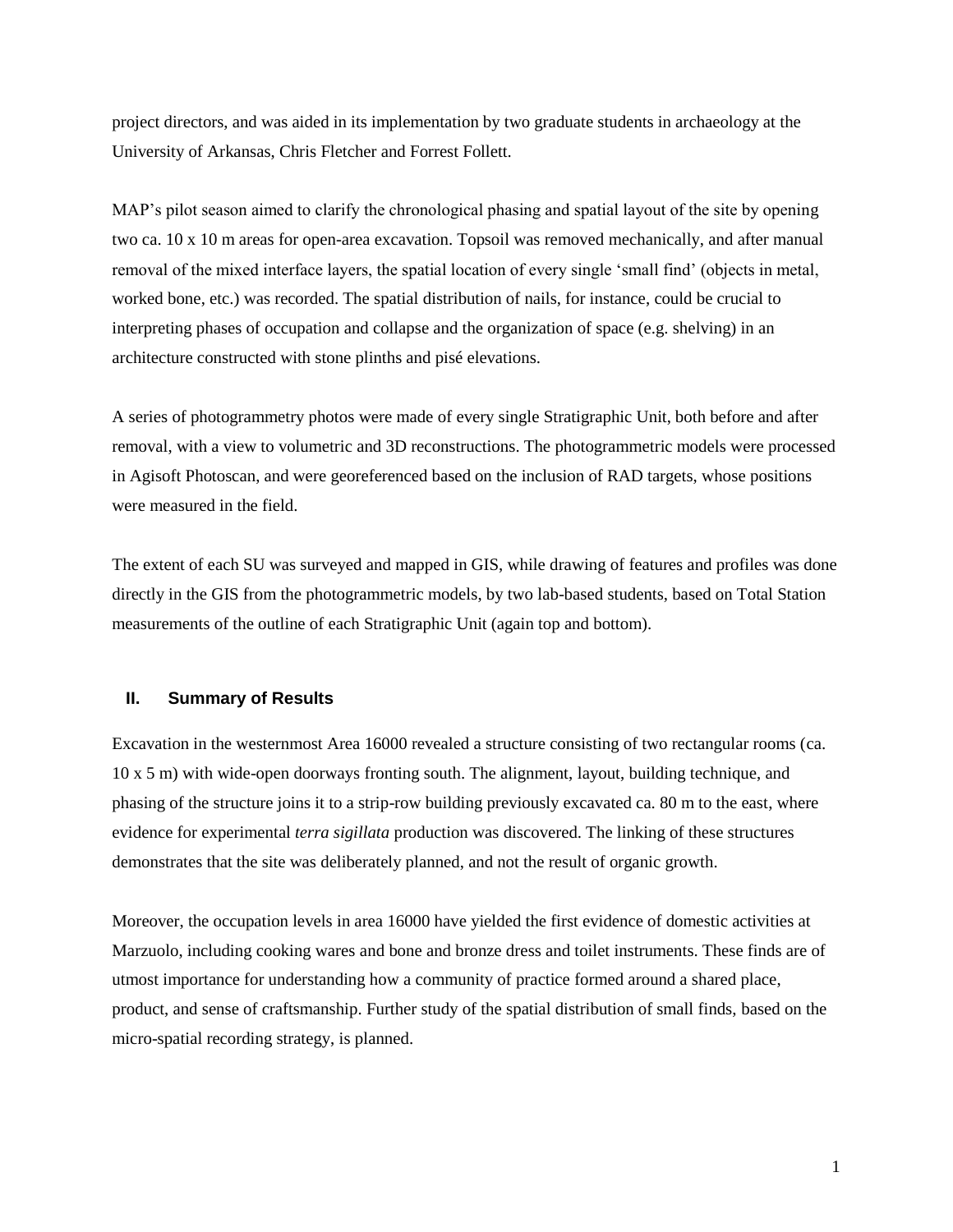Based on previous excavations, we anticipated capturing the extension of a large building in *opus reticulatum* masonry in easternmost Area 15000, in order to document its date and function. Instead, a highly complex stratigraphy was found. The oldest feature, a massive, ca. 1 m deep carefully constructed wall foundation, was possibly part of the *opus reticulatum* building. The wall itself, however, had been dismantled and reused in at least three subsequent walls superimposed on the foundation. Dating material was scant but provided an early imperial TAQ (to be refined) for construction of the foundation.

Both the possible *opus reticulatum* foundation and two cruder foundations without mortar, on a different alignment but almost equally deep, were cut into a remarkably homogeneous, thick chocolate-brown layer of silty-clay. The strip-row structure in Area 16000 and the *opus reticulatum* building found in previous excavations had also been cut into the same layer. The layer's uniformity, its inclusion of some (albeit very few) archaeological material, its remarkable level surface, and its notable absence in the eastern part of the site suggest a deliberate levelling layer. The new excavations allow us to relate this levelling activity to large-scale, planned building activity across the site in the early imperial period.

Finally, area 15000 adds important questions regarding the diachronicity of the site. Both the dismantling and recycling of walls and the later occupation phases – including foundations and burials probably associated with an early medieval church building to the north and a large drain cutting across all structures – invite consideration of what continues to attract people to a particular site.

In sum, this season fulfilled its promise of detailing the site's chronology and layout. With a view to MAP's overall research question of innovation and community, these results allow us to consider aspects of investment and planning. Further research will fold these findings back into the narratives of production activity at Marzuolo and the site's full diachronic profile. The SPARC grant helped design and implement a strategy and workflow with which to tackle excavation and recording of production facilities, for which the micro-spatial recording will be crucial.

## **III. Presentations and Publications Completed**

Official report submitted to the Soprintendenza Archeologia, Belle Arti, Paesaggio at Siena, September 2016.